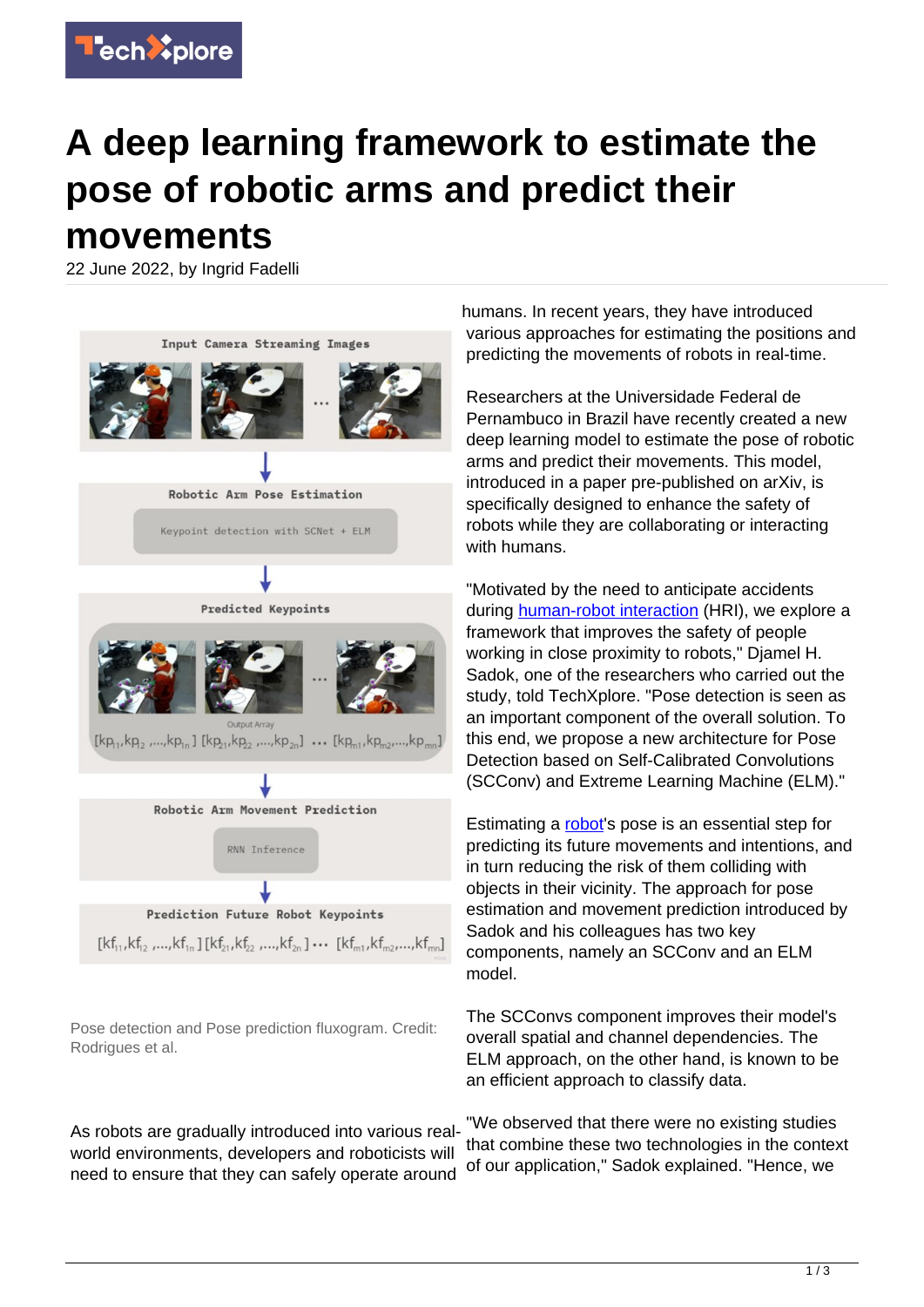

decided to see if such combination improves our application. We also improved the framework by applying movement prediction, considering the pose detection, using [recurrent neural networks](https://techxplore.com/tags/recurrent+neural+networks/) (RNN)."



Scenario sample – Human and Robot. Credit: Rodrigues et al.

First, Sodok and his colleagues compiled a custom dataset containing images of scenes in which a robotic arm is interacting with a nearby human user. To create these images, they specifically used UR-5, a robotic arm created by Universal Robots.

The researchers annotated these images, particularly the robotic arm's frames. This then allowed them to use the new dataset to train SCNet, their framework's SCConv-based component.

"Our goal was to improve the observed error as compared to other known architectures, such as VGG or ResNet," Sadok said. "To extract features, we used SCNet and applied the EML at the network's end. We next used the Long Short-Term Memory (LSTM) algorithm and the Gated Recurrent Unit (GRU) to predict the movement. We consider this a new approach to solving this problem."

Sadok and his colleagues evaluated their framework's performance in a series of initial tests, where they tried to estimate the pose and predict future movements of a UR-5 arm, as it was assisting a human user with maintenance-related

tasks. They found that it achieved very promising results, detecting the robotic arm's pose and predicting its future movements with good levels of accuracy.

"We believe that our main contributions are the generation of a framework capable of detecting the pose of a [robotic arm](https://techxplore.com/tags/robotic+arm/) and its movements, consequently improving the safety of the arm," Sadok said. "We also expanded the applicability of SSConv and EML and validated their combined capabilities."

In the future, the framework developed by this team of researchers could be used to improve the safety of both existing and newly developed robotic systems. In addition, the SCConv and ELM algorithms they used could be adapted and applied to other tasks, such as human pose estimation, object detection and object classification.

"We now plan to expand our framework to human pose detection and jointly provide a robot and pose estimation," Sadok added. "By combining both data, we can work on the joint prediction of both movements, preventing even further risks resulting from their interaction as in a factory plant and better classify the level of risk."

 **More information:** Iago Richard Rodrigues et al, A framework for robotic arm pose estimation and movement prediction based on deep and extreme learning models. arXiv:2205.13994v1 [cs.RO], [arxiv.org/abs/2205.13994](https://arxiv.org/abs/2205.13994)

© 2022 Science X Network